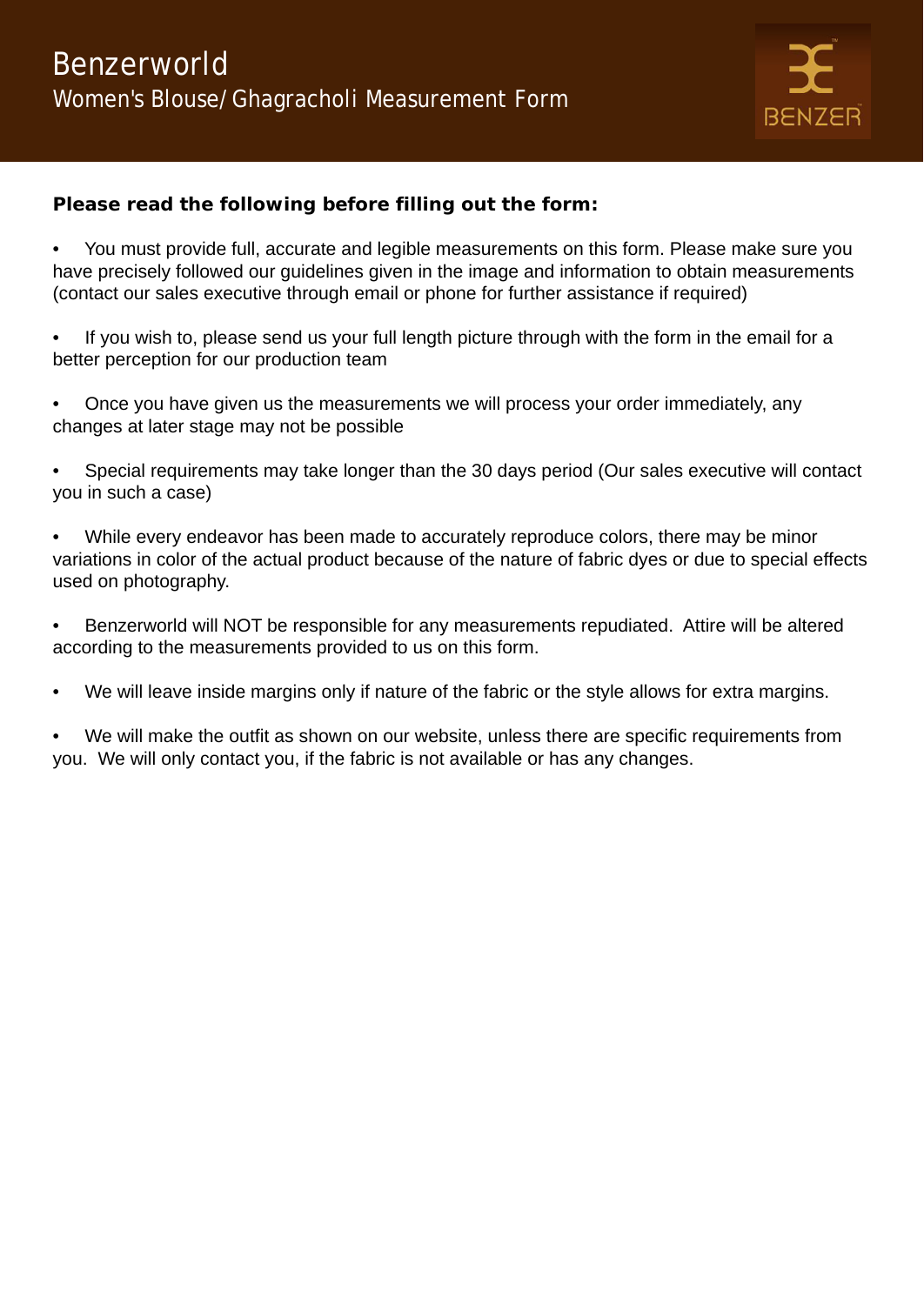



Back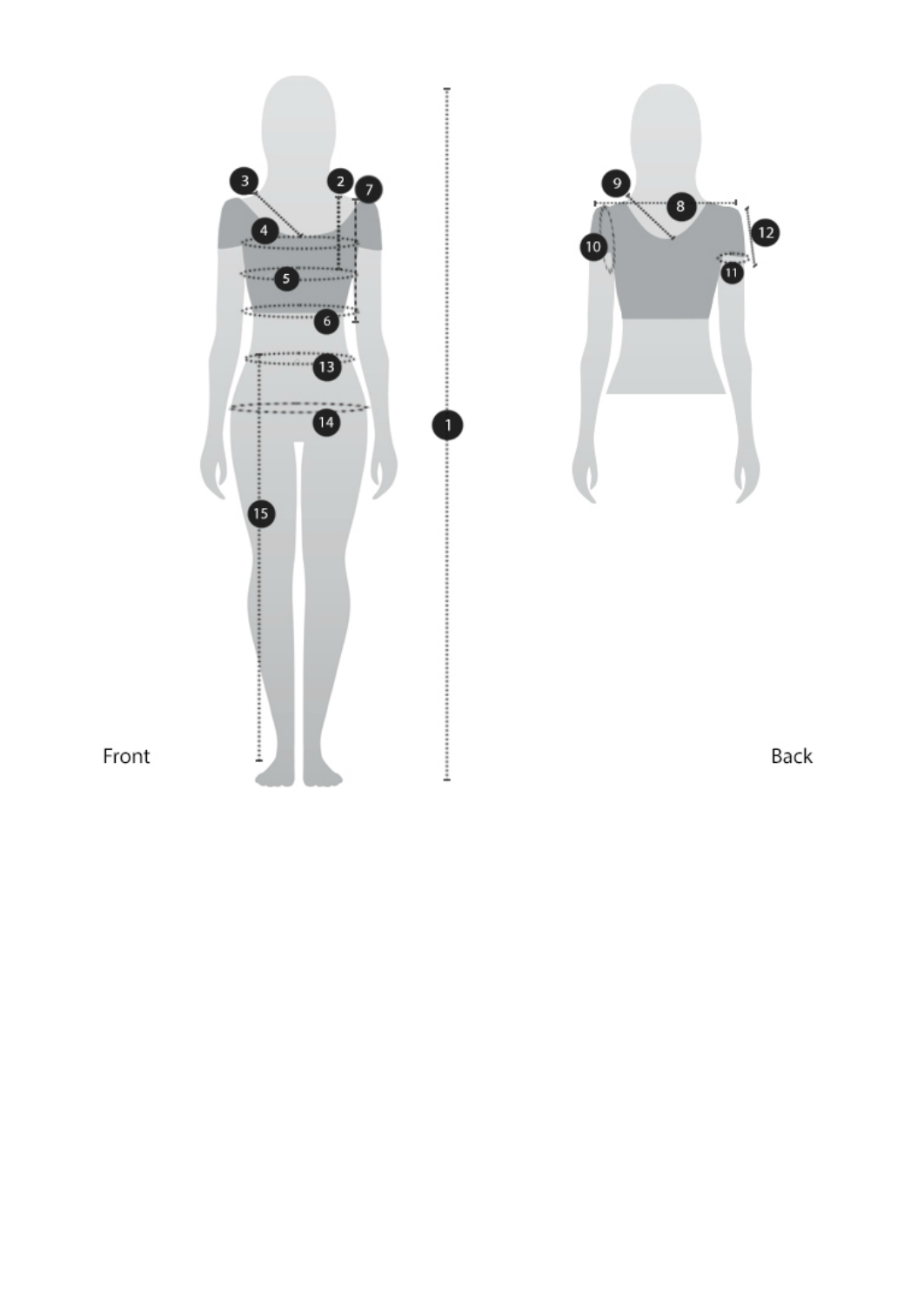#### **Guideline on how to take measurements**

It is absolutely necessary that we receive your accurate measurements to ensure that the outfit ordered fits you. If possible, get someone else to measure you. Do not make extra allowances. Do not pull the measuring tape too tight.

#### **Notes on how to take the measurements:**

**1. Height from head to toe**: Take off your shoes. Stand straight with your back against a wall. Fix a point on the wall that is level with the top of your head. Take a measurement of the height from this point to the floor.

**2. Shoulder to apex point:** From tip of shoulder down to the mid of bust point.

**3. Front neck depth:** Place the tape measure at the top of the shoulder, at the neck point and draw the measuring tape diagonally to the center of your chest, to the point where you want the neck opening to end.

**4. Around above bust:** Measured around over bust, taken under the arms.

**5. Around bust:** Place the measuring tape under the arms measuring the fullest part of the bust. Make sure that the tape measure is parallel all the way around your chest and back.

**6. Around under bust:** Place the tape just under the mid-section below the bust, where the blouse will end. Take the measurement from just under the bust and just above the waist.

**7. Blouse length:** Start measuring from the inner edge of the shoulder to the desired length, depending upon your requirement or the outfit.

**8. Shoulder:** Keep the measuring tape horizontally on the back from one end of the shoulder to another and measure the shoulder width.

**9. Low neck depth:** Similar to the previous step, this step is to measure the back neck depth of the blouse. Draw the tape measure from the top of the shoulder diagonally on the center of your back, to get the desired length of the neckline at the back. Please note that we may adjust the back as per the style.

**10. Arm hole:** Wrap the measuring tape around the arm hole, and over the edge of your shoulder.

**11. Around arm:** This measurement helps the seamstress prepare the sleeve to fit your biceps. Wrap the measuring tape across the fullest point of your bicep while keeping the arm relaxed.

**12. Sleeve length:** If you want a sleeveless blouse, then skip this step. Start the measurement by placing the tape on the shoulder tip, down towards the arm and measure upto the desired length of the sleeves

**13. Around waist**: Place the measuring tape around the narrowest part of the abdomen, and take a measurement keeping the tape straight from back.

**14. Around hip**: Place the measuring tape around the widest part of your buttocks, to take a measurement, and be sure to keep the tape straight from the front and the back

**15. Waist to feet:** Start measuring from the waist to the feet to achieve desired length for ghagra/prestitch saree. Please note if you wearing your outfit with heels, include the measurements accordingly.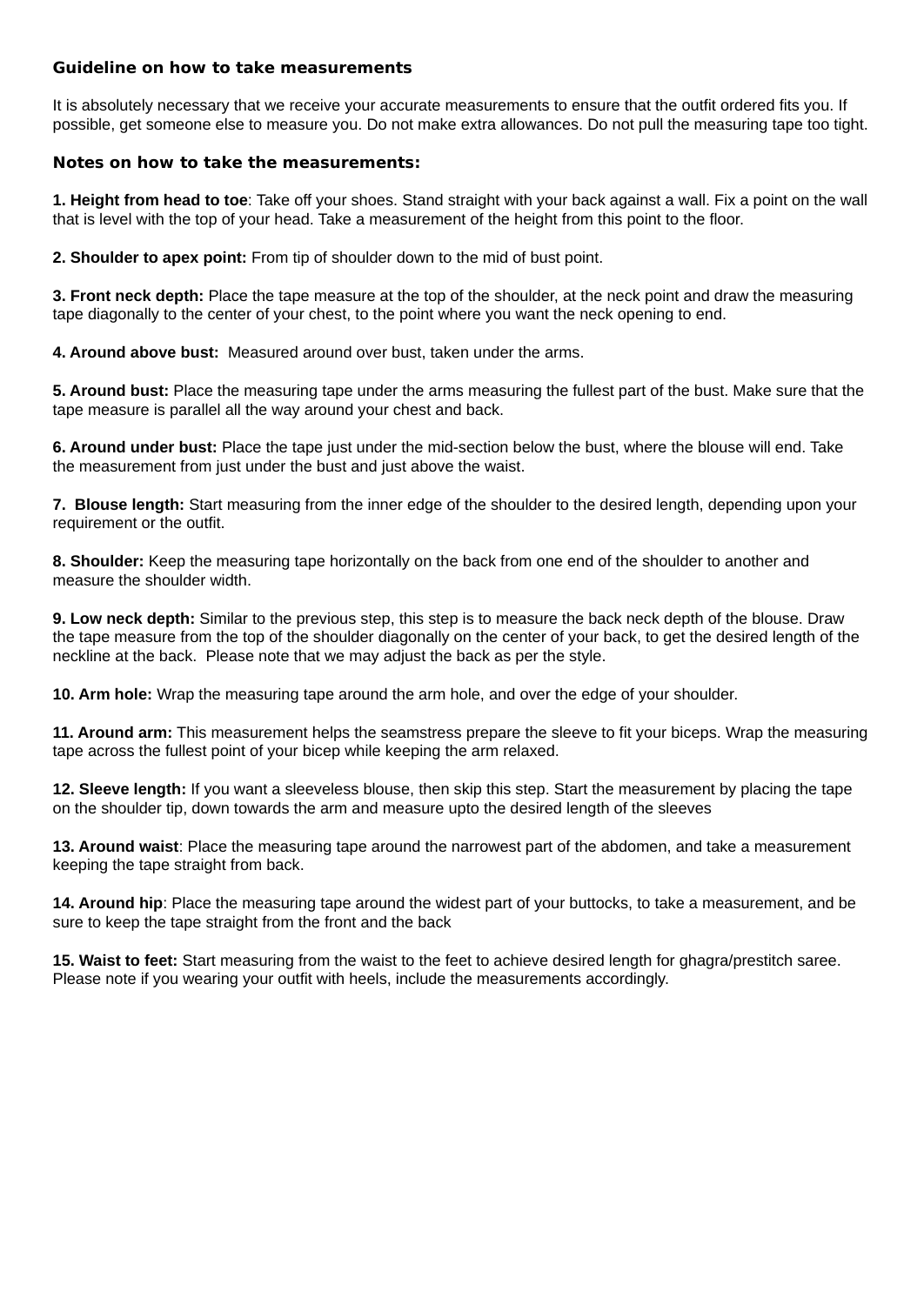# **Measurement form**

| Name:        |                       |
|--------------|-----------------------|
| Date:        |                       |
| Item Code    |                       |
| <b>Units</b> | $\bigcirc$ Inches     |
|              | $\bigcirc$ Centimeter |

**Please fill in the below measurement details, according to the item you have ordered:** 

| 1. Height from head<br>to toe:                                                                      |                                                                              | 2. Shoulder to apex<br>point: |  |  |
|-----------------------------------------------------------------------------------------------------|------------------------------------------------------------------------------|-------------------------------|--|--|
| 3. Front Neck Depth:                                                                                |                                                                              | 4. Around above bust:         |  |  |
| 5. Around bust:                                                                                     |                                                                              | 6. Around under bust:         |  |  |
| 7. Blouse Length:                                                                                   |                                                                              | 8. Shoulder:                  |  |  |
| 9. Back Neck Depth:                                                                                 |                                                                              | 10. Arm Hole:                 |  |  |
| 11. Around Arm:                                                                                     |                                                                              |                               |  |  |
| 12. Type of Sleeve<br>Length:                                                                       | Sleeveless<br><b>Short Sleeve</b><br><b>Mid Sleeve</b><br><b>Full Sleeve</b> |                               |  |  |
| 12a. Sleeve Length:                                                                                 |                                                                              |                               |  |  |
| <b>Blouse Padding</b>                                                                               | Yes<br>No                                                                    |                               |  |  |
| Please fill in the following details, only if you have ordered Ghagracholi or a Pre-stitched Saree. |                                                                              |                               |  |  |
| 13. Around waist:                                                                                   |                                                                              | 14. Around hip:               |  |  |

15. Waist to feet:

15a. Is the Waist to feet measurement with heels O Yes O No